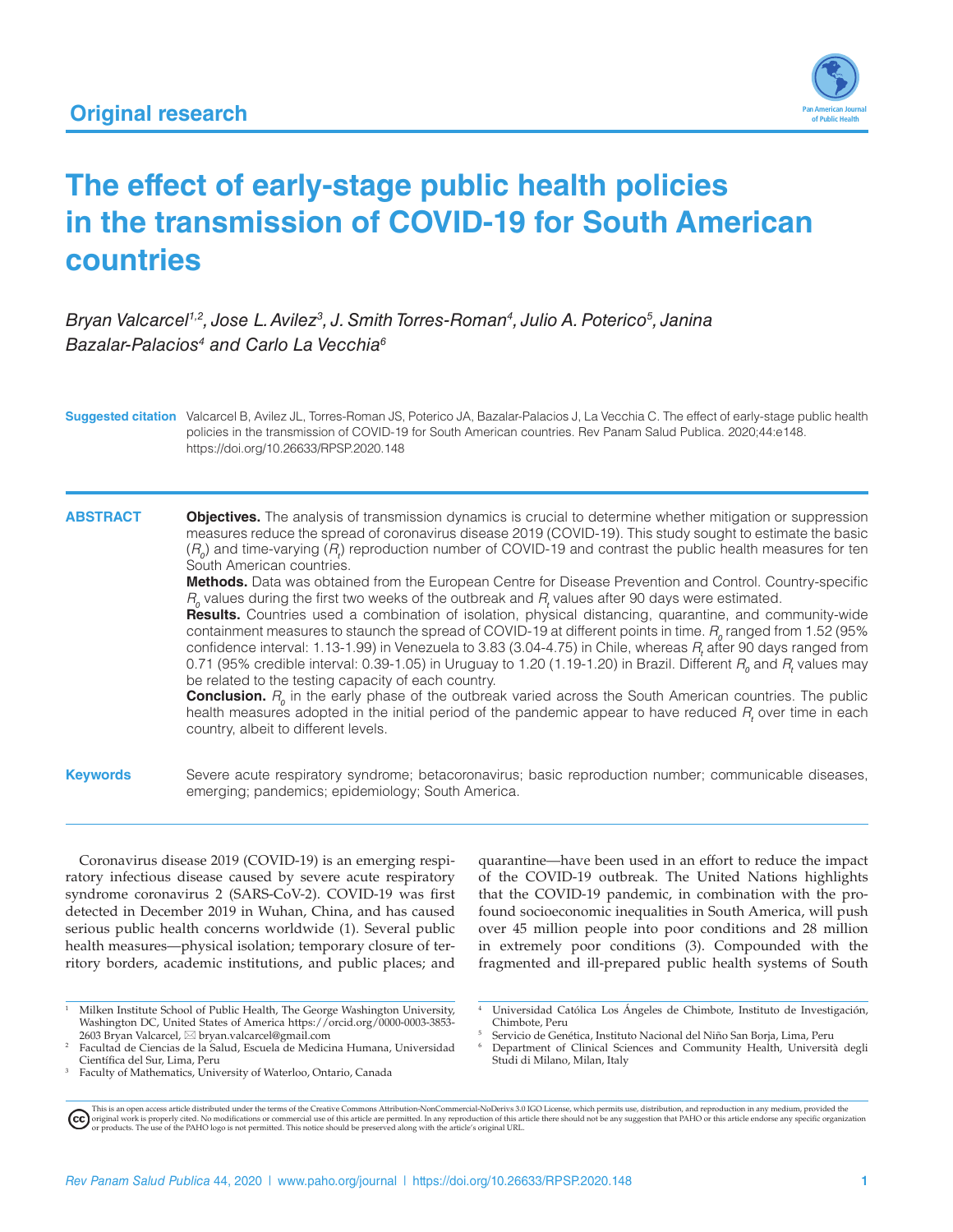American countries, COVID-19 could have a comparatively harsher effect in the Region, relative to countries with robust health systems (2).

Although the first case of COVID-19 in South America was detected on March 26 in Brazil (4), few modeling studies from this Region have emerged since (5). Given the rapid spread of SARS-CoV-2 in this Region, understanding the dynamics of disease transmission is key to guiding the implementation of necessary prevention and control measures. One parameter, the basic reproduction number  $(R_0)$ , aids to fulfill this purpose by estimating the number of secondary cases arising from exposure to an infected person in the absence of epidemic or pandemic containment measures (6). Another metric, the time-varying reproduction number  $(R<sub>t</sub>)$ , is useful in monitoring the transmissibility of SARS-CoV-2 over time and to assess the adequacy of current control efforts.  $R_t$  estimates the expected number of secondary infections from an infected individual at time *t* (7, 8). The serial interval is another key variable to estimate  $R_{\rho}$  and  $R_{\mu}$  it measures the time elapsed between symptomatic cases in a chain of transmission. Determining the probability distribution of the serial interval of SARS-CoV-2 and using that distribution to estimate  $R_0$  and *Rt* is crucial in assessing the rate at which the COVID-19 pandemic expands. Knowing the person-to-person transmission rate helps policymakers understand whether mitigation and suppression measures are effective and when to adopt more or less stringent measures (9, 10).

Given the importance of assessing the public health interventions to monitor their effectiveness, we estimated both reproduction numbers  $(R_{0}$  and  $R_{i}$ ) to identify the impact of the early-stage public health interventions in South America.

#### **MATERIAL AND METHODS**

#### **Data sources**

We used the COVID-19 database from the European Centre for Disease Prevention and Control (ECDC) (11). The database is publicly available and contains the worldwide geographic distribution of COVID-19 cases. The database is updated daily and provides counts for new cases and deaths by date and country. We extracted the data from the ECDC database for the following ten South American countries: Argentina, Bolivia, Brazil, Chile, Colombia, Ecuador, Paraguay, Peru, Uruguay, and Venezuela. Early-stage containment and mitigation decrees issued by each country against COVID-19 were found in the corresponding official government webpages.

#### **Variables**

The following binary variables were recorded for each country for qualitative analysis: *isolation,* separation of confirmed cases with COVID-19 in a healthcare facility or their home; *quarantine,* social restriction and home containment of persons with suspected or known contact with a patient with COVID-19, or individuals with a travel history to Europe or Asia; *physical distancing,* group of measures related to the prevention of mass gatherings, closure of academic institutions, and cancellation of social and public events; *community-wide containment,* mandatory isolation of every citizen of the country in their home, with

permission only to acquire life supplies (i.e. food or water) in restricted hours of the day (12).

### **Basic reproductive number (***R<sup>0</sup>* **) and time-varying reproductive number (***R<sup>t</sup>* **)**

We estimated  $R_{0}$  using data for the first two weeks after the first laboratory-confirmed case of SARS-CoV-2 in each country. Since  $R_0$  is the reproductive rate *sans* intervention measures, it should be estimated during the exponential phase of the pandemic; otherwise,  $R_{0}$  would be underestimated. Thus, the two-week estimation time frame was selected for two reasons: (i) 14 days is regarded as the maximum time after exposure for symptoms to develop, and (ii) it is sensible to assume that the pandemic will be in its exponential phase for the first two weeks after the first case is detected. We specified the SARS-CoV-2 serial interval as a gamma-distributed random variable with a mean serial time of 3.96 days and a standard deviation of 4.75 days, based on a contact tracing study conducted by the Center for Disease Control and Prevention (CDC) (13). *R<sub>0</sub>* was estimated with the maximum likelihood method described by White and Pagano (14).

We estimated  $R_t$  from the time series of daily incidence of SARS-CoV-2 in each country, using the novel methods described by Thompson et al. and setting the same gamma distribution specification for the serial interval as we did for  $R_0$ (15)*.* We chose a five-day moving window to elucidate the time trend exhibited by R<sub>t</sub>. A previous study in China used a tenday moving window to report  $R_t(16)$ ; however, they specified a mean serial time of 7.5 days, a mean higher by a factor of two with respect to the CDC contact tracing study. We selected a narrower window to account for the faster spreading dynamics we specify in our models and estimate  $R_{\mu}$  after 90 days for each country. The mean difference between  $R_{\theta}$  and  $R_{\mu}$  were estimated to describe the change of both numbers. Sensitivity analysis included the estimation of  $R$ <sup>0</sup> up to the first week of the first reported case in each country, based on a follow-up study of 1 000 COVID-19 cases (17).

#### **Data analysis**

The statistical analysis was conducted using the R version 3.6.2 software. First, we describe the public health measures taken by South American countries and calculated the cumulative number of cases according to the two periods. Thereafter, the "R0" package was used to compute the basic reproductive number. To estimate both  $R_o$  and  $R_\nu$  we employed a gamma-distributed serial interval with a mean serial interval of 3.96  $\pm$  (standard deviation) 4.75 days. Estimation of  $R_0$  was carried out via the maximum likelihood method, and 95% confidence intervals (95% CI) were computed for the  $R_{0}$  value of each country. We used the "EpiEstim" package to compute the time-varying reproductive number. Country-wise time series for  $R_{\mu}$  with 95% credible intervals (95% CrI), were plotted. The code is freely available at [https://github.com/](https://github.com/jlavileze/covid_sa) [jlavileze/covid\\_sa](https://github.com/jlavileze/covid_sa).

#### **Ethics**

The project was revised by the Investigation Review Board of the Scientific University of the South. Given that the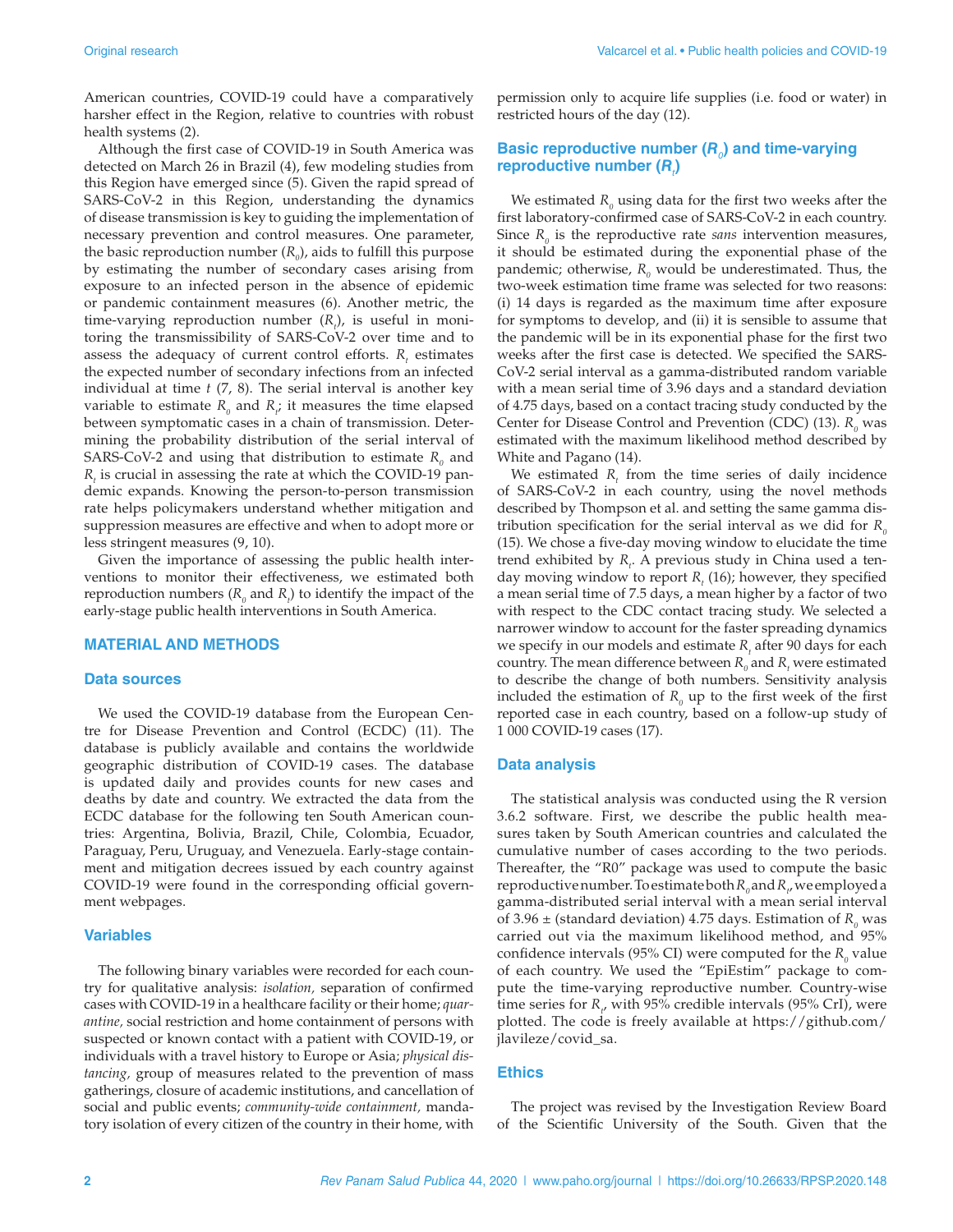investigation is a secondary analysis of a database, it received an exempt category and was approved for its development.

#### **RESULTS**

Table 1 shows the public health measures adopted by SA governments against COVID-19. All South American countries adopted isolation, quarantine, and physical distancing measures. However, the period between the first laboratoryconfirmed case and the implementation of public health measures differed across South American countries. Seven countries, Argentina, Bolivia, Colombia, Paraguay, Peru, Uruguay, and Venezuela enacted their control policies in ≤7 days after their first case detection. Uruguay enacted the public health measures on the day they detected their first case. In Brazil, 19 days elapsed between detection and implementation of control measures.

The time to implement a community-wide containment strategy also varied between the countries. Two countries, Bolivia and Venezuela, issued their mitigation policies in ≤7 days after detecting their first COVID-19 cases; Paraguay and Peru did so between 7-14 days after detection; and Argentina, Chile, Colombia, and Ecuador all took over 14 days (Table 1). Moreover, Colombia (12 days) and Argentina (10 days) had the longest period between their first measures (isolation, physical distancing, and quarantine) and community-wide containment efforts. Chile implemented a stepwise selective community containment, moving one province at a time.

Table 2 shows  $R_{0}$  and  $R_{t}$  estimates for each country and the corresponding cumulative number of cases. During the early phase of the pandemic,  $R_{0}$  ranged from 1.52 to 3.83. An  $R_{0}$  of 3.83 means that, on average, each infected person will transmit the virus to roughly 4 different individuals. Brazil, Chile, and Ecuador had the highest  $R_{\rho}$ ; these three countries enacted their first mitigation measures ≥14 days from the initial detection of COVID-19 patients in their territory. For the countries that implemented mitigation measures 5-7 days after detection, the  $R_0$  ranged from 1.60 to 2.95, while for the countries that acted within 3 days, it ranged from 1.52 to 1.74. The sensitivity analysis showed similar results; Brazil was the country with the highest  $R_{_0}$  after seven days of the first case detection. Moreover, the seven-day  $R_{0}$  estimation ranged from 1.39 to 3.48 for countries with mitigation measures between 5-7 days and from 1.17 to 2.29 in nations that enacted measures in <3 days after their first COVID-19 case. Furthermore, all countries decreased their  $R<sub>i</sub>$  over time, with a mean difference ranging from  $0.61$ in Bolivia to 2.80 in Ecuador (Table 2 and Figure 1). At the latest assessment, *R<sub>t</sub>* ranged from 0.99 to 1.13 in all the countries

#### **Table 1. Status of the mitigation and suppression measures of South American countries.**

| <b>Countries</b> | Isolation, quarantine, and social distancing |                                 | Community-wide containment |                                 |  |
|------------------|----------------------------------------------|---------------------------------|----------------------------|---------------------------------|--|
|                  | <b>Status</b>                                | Days after 1 <sup>st</sup> case | <b>Status</b>              | Days after 1 <sup>st</sup> case |  |
| <b>Brazil</b>    | Yes                                          | 19                              | Yes <sup>a</sup>           | 25                              |  |
| Chile            | Yes                                          | 14                              | Yes <sup>a</sup>           | 17                              |  |
| Ecuador          | Yes                                          | 14                              | Yes                        | 17                              |  |
| Argentina        | Yes                                          |                                 | Yes                        | 17                              |  |
| Peru             | Yes                                          | 5                               | Yes                        | 9                               |  |
| Colombia         | Yes                                          | 6                               | Yes                        | 18                              |  |
| Paraguay         | Yes                                          | 3                               | Yes                        | 9                               |  |
| <b>Bolivia</b>   | Yes                                          | 6                               | Yes                        |                                 |  |
| Uruguay          | Yes                                          |                                 | No                         |                                 |  |
| Venezuelab       | Yes                                          |                                 | Yes                        | 3                               |  |

ª Chile and Brazil developed a selective community-wide containment with different dates for specific provinces.<br>ª Venezuela started the mitigation measures (isolation, quarantine, social distancing, and community-wide con

#### **Table 2. The basic and time-varying reproductive numbers in South American countries.**

| <b>Countries</b> |                  | $R_0$ after 14 days |               |                  | R after 90 days |               | Mean difference |
|------------------|------------------|---------------------|---------------|------------------|-----------------|---------------|-----------------|
|                  | Cumulative cases | $R_{0}$             | 95% CI        | Cumulative cases | R,              | 95% Crl       |                 |
| Argentina        | 128              | 2.05                | 1.52-2.68     | 19 255           | 1.13            | $1.09 - 1.16$ | 0.92            |
| <b>Bolivia</b>   | 39               | 1.60                | $0.92 - 2.55$ | 14 644           | 0.99            | $0.95 - 1.02$ | 0.61            |
| <b>Brazil</b>    | 25               | 3.40                | 1.82-5.70     | 363 211          | 1.20            | 1.19-1.21     | 2.20            |
| Chile            | 201              | 3.83                | 3.04-4.75     | 105 159          | 1.12            | $1.11 - 1.14$ | 2.71            |
| Colombia         | 306              | 2.05                | 1.70-2.45     | 39 236           | 1.10            | 1.08-1.12     | 0.95            |
| Ecuador          | 168              | 3.72                | $2.82 - 4.80$ | 40 414           | 0.92            | $0.88 - 0.96$ | 2.80            |
| Paraguay         | 37               | 1.74                | $0.96 - 2.86$ | 1 1 4 5          | 1.06            | $0.89 - 1.24$ | 0.68            |
| Peru             | 263              | 2.94                | 2.44-3.51     | 183 198          | 1.01            | $1.00 - 1.02$ | 1.93            |
| Uruguay          | 238              | 1.61                | 1.34-1.92     | 847              | 0.71            | $0.39 - 1.13$ | 0.90            |
| Venezuela        | 119              | 1.52                | 1.13-1.99     | 2814             | 1.04            | $0.97 - 1.12$ | 0.48            |

 $R_o$ , basic reproduction number;  $R_e$  time-dependent reproduction number; 95% CI, 95% confidence interval; 95% CrI, 95% credible interval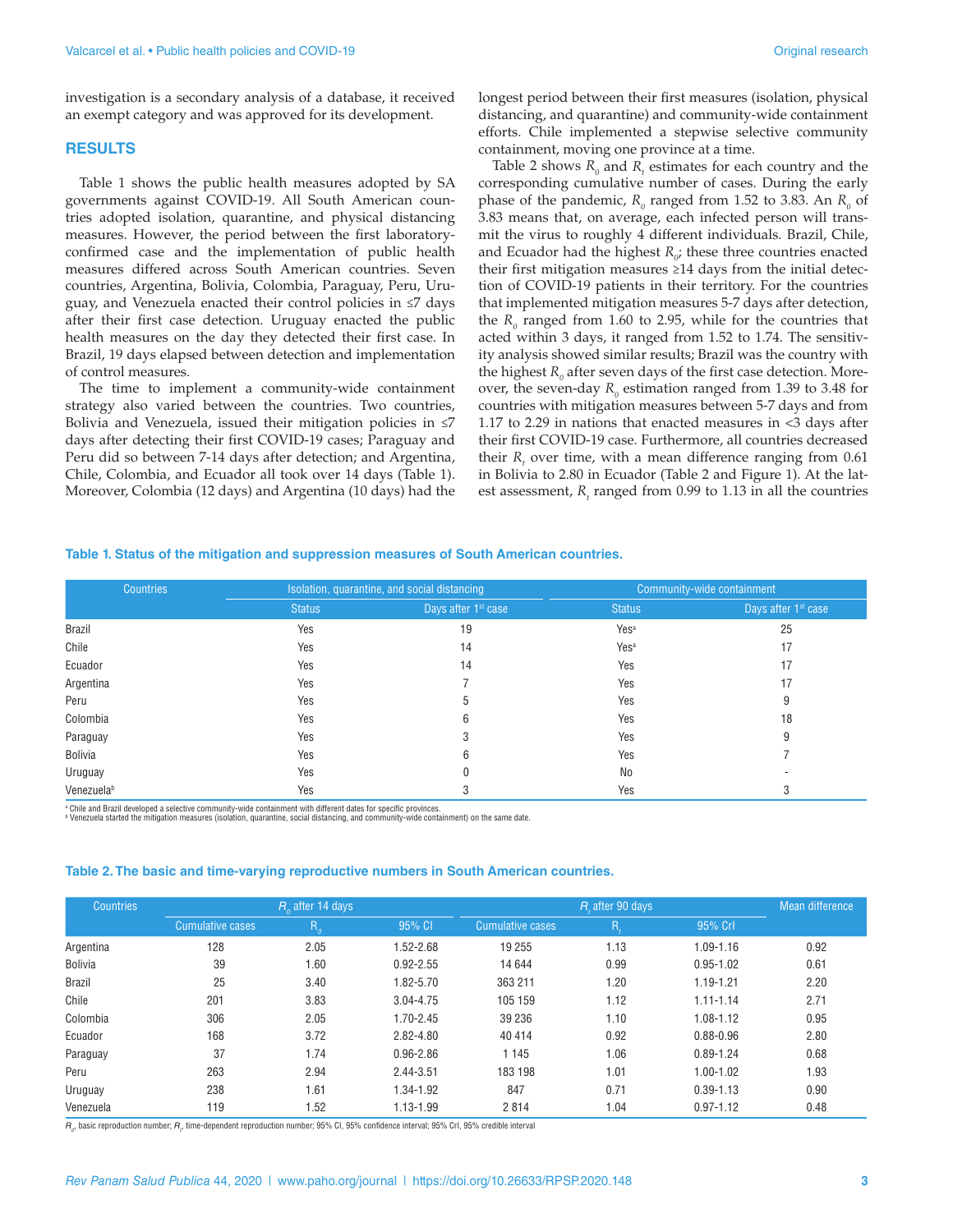studied. Although the point estimates for  $R_t$  were below one in Bolivia and Uruguay, their 95% credible intervals are compatible with a still-growing pandemic (Figure 1 and Table 2).

#### **DISCUSSION**

We used two measures to estimate the spread of SARS-CoV-2:  $R_{\textit{o}}$  during the early phase of the outbreak, and  $R_{\textit{i}}$  to measure the changes of transmissibility over time to identify the effectiveness of public health policies in SA countries. The main results identified that  $R_{\textit{o}}$  varied across nations, and  $R_{\textit{i}}$  decreased over time in all countries. The latter seems to be associated with the timing of implementation of mitigation measures.

Our results differ from previous estimations of  $R_{\theta}$  and  $R_{t}$ . Li et al. (18) reported an  $R_{0}$  of 2.2 (95% CI: 1.4-3.9) calculated during the first 26 days of the outbreak in Wuhan, China. Moreover, Zhao et al. (19) estimated an  $R_{\text{o}}$  between 2.24 (95% CI: 1.96-2.55) and 5.71 (95% CI: 4.24-7.54) withing the first 15 days of the outbreak. We used different parameters to estimate *R*<sub>0</sub>. First, we chose 14 days based on the maximum incubation period of the virus, providing a reasonable window in which transmission can still be considered exponential. This choice renders our model specification consistent with White and Pagano's method and prevents our  $R_{\textit{o}}$  values from being underestimated (14). Second, in the absence of contact tracing data, previous studies used the serial interval of other similar respiratory viruses as a proxy for the serial interval of SARS-CoV-2. Li et al.  $(18)$  used a mean of 8.4  $\pm$ 3.8 days from SARS, while Zhao et al. (19) employed a mean of  $7.6 \pm 3.4$  days from MERS; with both studies using a gamma distribution. A study from the CDC identified a lower mean serial interval

for SARS-Cov-2-3.96  $\pm$  4.75 days-and proposed a gamma distribution as a plausible model for the serial interval; we adjusted our analysis to this prior.

*Rt* values from the studied South American countries were lower than those of European countries:  $R<sub>t</sub>$  estimates by Yuan et al. (20) for Italy, France, Germany and Spain ranged from 3.10 to 6.56 in an overall 20-day period. In contrast, our study estimated *R*<sub>t</sub> over 90 days after the first case identification; therefore, we stress that the main difference of these outcomes relies on the chosen time interval to estimate  $R_t$ . SARS-Cov-2 might have been spreading rapidly during the first 20 days after case detection in Europe, which is reflected in higher  $R_t$  values. Another possibility is the longer period that European countries took to implement control measures than South American countries. For example, Italy took over one month to make its first mitigation came into effect (21), which led the virus to spread freely for a longer time in the population.

The reproduction number— $R_{0}$  or  $R_{t}$ —is a measure that depends on the population mixing (6). Human behavior play a critical role in the transmission of SARS-CoV-2, as person-to-person contact exposes a susceptible person through respiratory droplets from an infected individual (22). Therefore, mitigation measures, such as social distancing or case isolation, are necessary to stop the spread of SARS-CoV-2. Ideal policies should be country-specific, and the overall objective is to reduce  $R_{\scriptscriptstyle 0}$  (mitigation) or to reach an  $R_{\scriptscriptstyle 0}$  <1 (suppression). Regardless of the aim, a combination of mitigation and suppression measures is the best strategy to staunch the COVID-19 pandemic (10).

Three countries, Brazil, Chile, and Uruguay opted for a mitigation strategy. Ferguson et al. suggested that the best mitigation strategy is a combination of physical distancing of



#### Figure 1. Progression of the time-varying reproduction number  $(R_i)$  since the first case report in each country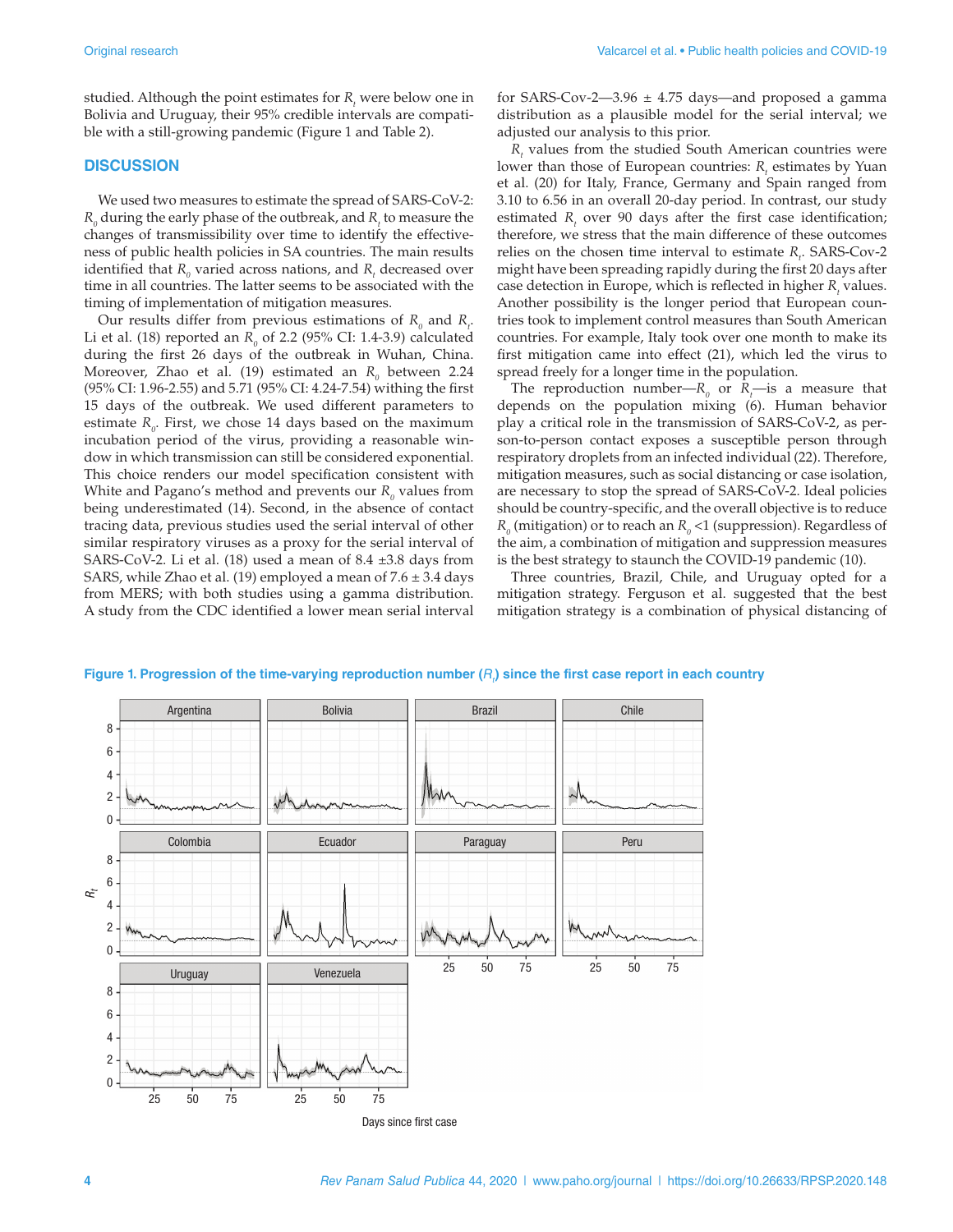high-risk groups (elders and patients at risk of severe disease), case isolation, and quarantine (10). Uruguay implemented these three measures. Brazil and Chile added a stepwise selective population containment, which allows intermittent circulation of SARS-CoV-2, congruent with a mitigation purpose. The remaining studied South American countries opted for suppression actions. For example, Peru issued a decree to increase the period of the community–wide containment intervention and to fine citizens if they left their home after a specified hour of the day (23). As a result, all nations managed a reduction of  $R_{t}$ .

Here we highlight several explanations for the change between  $R_{0}$  and  $R_{t}$ . First, the implementation of public health measures by some countries within the first week of the outbreak could have lowered  $R_{0}$ . These laws aimed to reduce human contact, which, in turn, reduced the spread of the virus in the community. In contrast, the three countries with the highest  $R_0$  in the early phase issued their first mitigation laws ≥14 days from their first cases, which gave SARS-CoV-2 a higher chance of transmissibility among the population. Second, the reproduction number is sensitive to the ability of each country to detect COVID-19 cases (24). A shortage of testing impairs the identification of cases within a community and provides limited data to estimate  $R_{\theta}$  or  $R_{\mu}$  generating unclear information to analyze the effect of mitigation or suppression interventions in a community. In our view, despite international donations of test kits to identify and isolate cases (25, 26), the fragmented healthcare systems and questionable government management of South American countries deter proper development of testing strategy and test distribution for case detection.

 Our study has some limitations. Although we used national reports of COVID-19 cases, underreporting is likely, and difficult to quantify. True case identification depends on the testing capacity to detect both symptomatic and asymptomatic patients, which is difficult in any country and likely impaired in South American countries. For instance, Venezuela has been under political, socioeconomic, and public health instability before the COVID-19 pandemic, shown through the cessation of publishing of public health statistics since 2016 from their Ministry of Health (27). Moreover, Brazil's president Jair Bolsonaro downplayed COVID-19 regarding it as a benign disease and through avoiding prompt action to address the pandemic (28). These instances may have impaired proper case detection and led to a suppression of information as previous reports suggest (28, 29). Second, we did not calculate the case-fatality ratio. During the current course of the pandemic in South American countries, the estimation of this metric is biased for underreporting of cases and time lag between the notification of cases and deaths; this analysis is better suited for a post-pandemic period (30, 31). Third, there are issues arising from the model specification for serial interval. For instance, we assumed the same serial interval distribution for all countries at all points in time, even though these should be space- and time-dependent, as serial interval distributions vary throughout an epidemic or pandemic (24). Also, the CDC serial interval model only considers positive serial times, and hence censors all serial interval observations in which a secondary case manifests symptoms before the primary case does. Per their findings, about 12.6% of secondary cases exhibit clinical symptoms before a primary case (e.g. an infected person presenting symptoms before the infector); given how sensitive  $R_{\scriptscriptstyle 0}$  estimates are to the serial interval distribution, our results should be updated as better model specifications of this variable are elucidated.

Our findings suggest a positive, yet insufficient, impact of the mitigation and suppression measures in South American nations to reduce the spread of SARS-CoV-2. Despite the fragmented health system of most of these countries, the different combination of control measures adopted managed to reduce  $R_{\mu}$  albeit to different levels. The difference of  $R_{0}$  in the early phase of the outbreak is probably due to a combination of a shortage of testing and the idiosyncrasies of each country's public health system. However,  $R_t$  values above one during the study period suggest that South America is still far from containing the spread of COVID-19.

**Authors´ contributions.** BV and JLA: conceptualization, data curation, formal analysis. JLA: visualization. BV, JLA, JST-R, JAP, JB-P: methodology, writing, original draft, review and editing. CLV: project administration supervision, writing, review and editing. All authors approved the final version.

**Acknowledgments.** We thank Dr. Sanz-Anquela JM for the advice given in this work, Lopez-Abente G for encouraging us to conduct this study, and Chloé Mauvais for her insightful comments and for proofreading the manuscript.

**Funding.** This research did not receive any specific grant from funding agencies in the public, commercial, or not-for-profit sectors.

**Disclaimer.** Authors hold sole responsibility for the views expressed in the manuscript, which may not necessarily reflect the opinion or policy of the RPSP/PAJPH and/or PAHO.

#### **REFERENCES**

- 1. Wang C, Horby PW, Hayden FG, Gao GF. A novel coronavirus outbreak of global health concern. Lancet. 2020;395(10223): 470-3.
- 2. Navarro J-C, Arrivillaga-Henríquez J, Salazar-Loor J, Rodriguez-Morales AJ. COVID-19 and dengue, co-epidemics in Ecuador and other countries in Latin America: Pushing strained health care systems over the edge. Travel Med Infect Dis. 2020:101656.
- 3. United Nations. Police Brief: The Impact of COVID-19 on Latin America and the Caribbean. UN, 2020.
- 4. Rodriguez-Morales AJ, Gallego V, Escalera-Antezana JP, Mendez CA, Zambrano LI, Franco-Paredes C, et al. COVID-19 in Latin

America: The implications of the first confirmed case in Brazil. Trav Med Infect Dis. 2020;101613.

- 5. Torres-Roman JS, Kobiak IC, Valcarcel B, Diaz-Velez C, La Vecchia C. The reproductive number R0 of COVID-19 in Peru: An opportunity for effective changes. Travel Med Infect Dis. 2020:101689.
- 6. Delamater PL, Street EJ, Leslie TF, Yang YT, Jacobsen KH. Complexity of the basic reproduction number (R0). Emerg Infect Dis. 2019;25(1):1.
- 7. Wallinga J, Teunis P. Different epidemic curves for severe acute respiratory syndrome reveal similar impacts of control measures. Am J Epidemiol. 2004;160(6):509-16.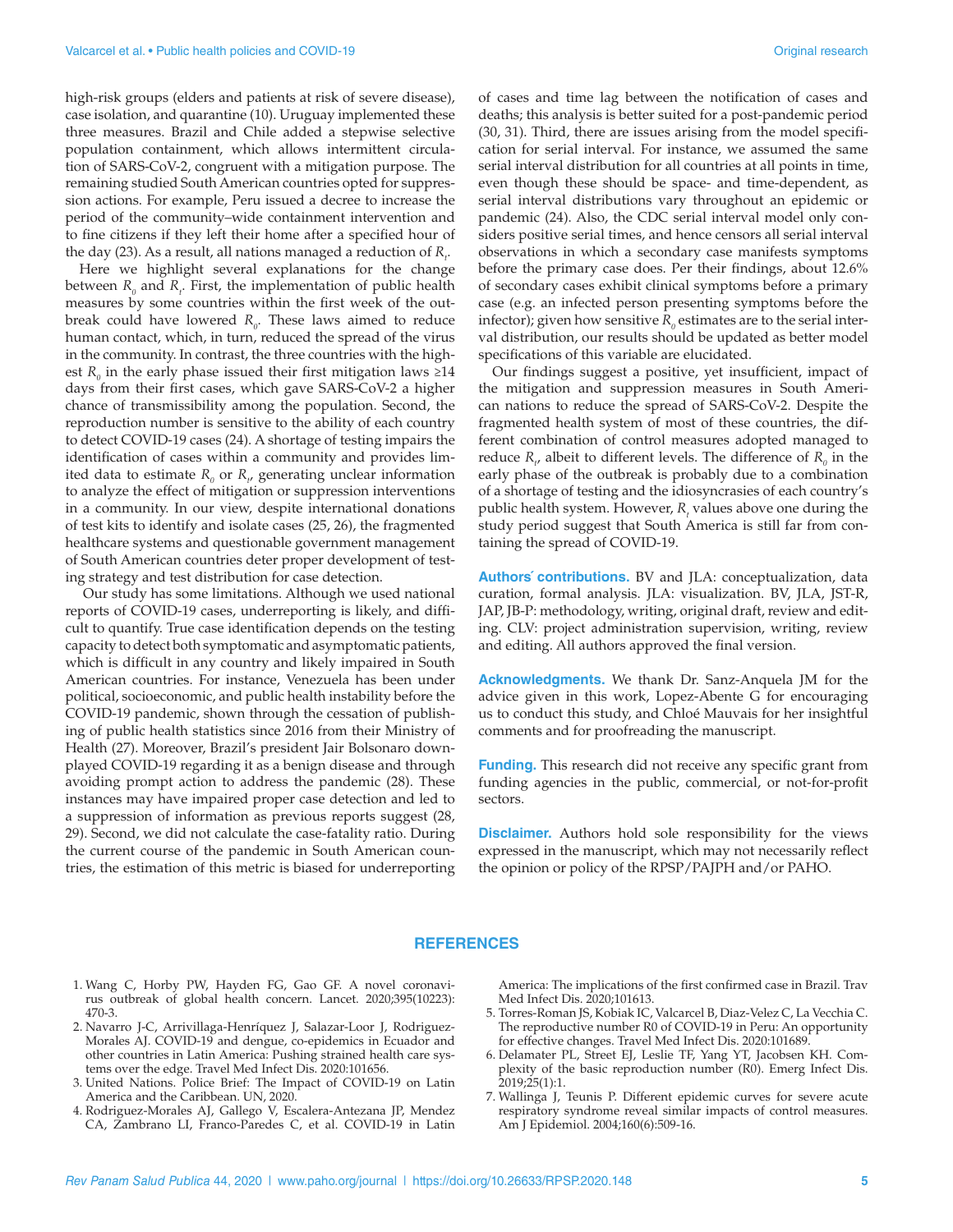- 8. Nishiura H, Chowell G. The Effective Reproduction Number as a Prelude to Statistical Estimation of Time-Dependent Epidemic Trends. In: Chowell G, Hyman JM, Bettencourt LMA, Castillo-Chavez C, editors. Mathematical and Statistical Estimation Approaches in Epidemiology. Dordrecht: Springer Netherlands; 2009.
- 9. Weng W, Ni S. Evaluation of containment and mitigation strategies for an influenza A pandemic in China. Simulation. 2015;91(5):407-16.
- 10. Ferguson NM, Laydon D, Nedjati-Gilani G, Imai N, Ainslie K, Baguelin M, et al. Impact of non-pharmaceutical interventions (NPIs) to reduce COVID19 mortality and healthcare demand [Internet]. London: Imperial College London; 2020 [cited 2020 March 18]. Available from: [https://www.imperial.ac.uk/media/imperial-col](https://www.imperial.ac.uk/media/imperial-college/medicine/sph/ide/gida-fellowships/Imperial-College-COVID19-NPI-modelling-16-03-2020.pdf)[lege/medicine/sph/ide/gida-fellowships/Imperial-College-COVI](https://www.imperial.ac.uk/media/imperial-college/medicine/sph/ide/gida-fellowships/Imperial-College-COVID19-NPI-modelling-16-03-2020.pdf) [D19-NPI-modelling-16-03-2020.pdf](https://www.imperial.ac.uk/media/imperial-college/medicine/sph/ide/gida-fellowships/Imperial-College-COVID19-NPI-modelling-16-03-2020.pdf).
- 11. European Centre for Disease Prevention and Control. COVID-19 cases worldwide [Internet]. ECDC; 2020 [cited 2020 April 04]. Available from: [https://www.ecdc.europa.eu/en/publications-data/](https://www.ecdc.europa.eu/en/publications-data/download-todays-data-geographic-distribution-covid-19-cases-worldwide) [download-todays-data-geographic-distribution-covid-19-cases-w](https://www.ecdc.europa.eu/en/publications-data/download-todays-data-geographic-distribution-covid-19-cases-worldwide) [orldwide](https://www.ecdc.europa.eu/en/publications-data/download-todays-data-geographic-distribution-covid-19-cases-worldwide).
- 12. Wilder-Smith A, Freedman DO. Isolation, quarantine, social distancing and community containment: pivotal role for old-style public health measures in the novel coronavirus (2019-nCoV) outbreak. J Travel Med. 2020;27(2):taaa020.
- 13. Zhanwei D, Xiaoke X, Ye W, Lin W, Benjamin JC, Lauren Ancel M. Serial Interval of COVID-19 among Publicly Reported Confirmed Cases. Emerg Infect Dis. 2020;26(6).
- 14. White LF, Pagano M. A likelihood-based method for real-time estimation of the serial interval and reproductive number of an epidemic. Stat Med. 2008;27(16):2999-3016.
- 15. Thompson RN, Stockwin JE, van Gaalen RD, Polonsky JA, Kamvar ZN, Demarsh PA, et al. Improved inference of time-varying reproduction numbers during infectious disease outbreaks. Epidemics. 2019;29:100356-.
- 16. Liu T, Hu J, Kang M, Lin L, Zhong H, Xiao J, et al. Transmission dynamics of 2019 novel coronavirus (2019-nCoV). bioRxiv. [Preprint]. 2020 [cited 2020 March 20]. Available from[:https://www.](https://www.biorxiv.org/content/10.1101/2020.01.25.919787v2) [biorxiv.org/content/10.1101/2020.01.25.919787v2](https://www.biorxiv.org/content/10.1101/2020.01.25.919787v2).
- 17. Qin J, You C, Lin Q, Hu T, Yu S, Zhou X-H. Estimation of incubation period distribution of COVID-19 using disease onset forward time: A novel cross-sectional and forward follow-up study. Sci Adv. 2020;6(33):eabc1202.
- 18. Li Q, Guan X, Wu P, Wang X, Zhou L, Tong Y, et al. Early Transmission Dynamics in Wuhan, China, of Novel Coronavirus-Infected Pneumonia. N Engl J Med. 2020;382(13):1199-207.
- 19. Zhao S, Lin Q, Ran J, Musa SS, Yang G, Wang W, et al. Preliminary estimation of the basic reproduction number of novel coronavirus (2019-nCoV) in China, from 2019 to 2020: A data-driven analysis in the early phase of the outbreak. Int J Infect Dis. 2020;92:214-7.
- 20. Yuan J, Li M, Lv G, Lu ZK. Monitoring Transmissibility and Mortality of COVID-19 in Europe. Int J Inf Dis. 2020:S1201-9712(20)30182-X.
- 21. The German Marshall Fund of the United States. European Coronavirus Lockdown Status [Internet]. 2020 [cited 2020 Aug 18]. Available from: [https://www.gmfus.org/blog/2020/06/26/europ](https://www.gmfus.org/blog/2020/06/26/europ​e​an​-​coronavirus-lockdown-status) [ean-coronavirus-lockdown-status](https://www.gmfus.org/blog/2020/06/26/europ​e​an​-​coronavirus-lockdown-status).
- 22. Shereen MA, Khan S, Kazmi A, Bashir N, Siddique R. COVID-19 infection: Origin, transmission, and characteristics of human coronaviruses. J Adv Res. 2020;24:91-8.
- 23. Gobierno del Perú. Decreto legislativo para sancionar el incumplimiento de las disposiciones emitidas durante la emergencia sanitaria a nivel nacional y demás normas emitidas para proteger la vida y la salud de la población por el contagio del COVID-19, 1458 (April 14, 2020).
- 24. Ridenhour B, Kowalik JM, Shay DK. Unraveling R0: Considerations for Public Health Applications. Am J Public Health. 2014; 104(2):e32-e41.
- 25. Koop F, Andreoni M, Liévano AB, Cuéllar A. Latin America seeks Chinese medical aid to fight coronavirus [Internet]. Diálogo Chino; April 6, 2020 [cited 2020 April 14]. Available from: [https://dialogochino.](https://dialogochino.net/en/trade-investment/latin-america-chinese​-medi​cal​-aid​-to​-fight-coronavirus) [net/en/trade-investment/latin-america-chinese-medical-aid](https://dialogochino.net/en/trade-investment/latin-america-chinese​-medi​cal​-aid​-to​-fight-coronavirus)[to-fight-coronavirus](https://dialogochino.net/en/trade-investment/latin-america-chinese​-medi​cal​-aid​-to​-fight-coronavirus)/.
- 26. Garrison C. With U.S. hit by virus, China courts Latin America with medical diplomacy [Internet]. Reuters; March 26, 2020 [cited 2020 April 14]. Available from: [https://www.reuters.com/article/](https://www.reuters.com/article/us-health-coronavirus-latam-china-featur/with-u-​s-hit​-by-virus-​china-courts-latin-america-with-medical-diplomacy-i​dUSKBN2​1D346) [us-health-coronavirus-latam-china-featur/with-u-s-hit-by-virus](https://www.reuters.com/article/us-health-coronavirus-latam-china-featur/with-u-​s-hit​-by-virus-​china-courts-latin-america-with-medical-diplomacy-i​dUSKBN2​1D346)[china-courts-latin-america-with-medical-diplomacy-idUSKBN2](https://www.reuters.com/article/us-health-coronavirus-latam-china-featur/with-u-​s-hit​-by-virus-​china-courts-latin-america-with-medical-diplomacy-i​dUSKBN2​1D346) [1D346.](https://www.reuters.com/article/us-health-coronavirus-latam-china-featur/with-u-​s-hit​-by-virus-​china-courts-latin-america-with-medical-diplomacy-i​dUSKBN2​1D346)
- 27. Page KR, Doocy S, Reyna Ganteaume F, Castro JS, Spiegel P, Beyrer C. Venezuela's public health crisis: a regional emergency. Lancet. 2019;393(10177):1254-60.
- 28. Ortega F, Orsini M. Governing COVID-19 without government in Brazil: Ignorance, neoliberal authoritarianism, and the collapse of public health leadership. Glob Public Health. 2020:1-21.
- 29. Yapur N, Laya P. Venezuela Limits Covid Tests, Then Claims Low Rates: LatAm Wrap. Bloombergcom. 2020:N.PAG-N.PAG.
- 30. Battegay M, Kuehl R, Tschudin-Sutter S, Hirsch HH, Widmer AF, Neher RA. 2019-novel Coronavirus (2019-nCoV): estimating the case fatality rate - a word of caution. Swiss Med Wkly. 2020;150:w20203.
- andry rate a word of edution. Swiss Med Wkry. 2020, 190. W20200.<br>31. Spychalski P, Błażyńska-Spychalska A, Kobiela J. Estimating case fatality rates of COVID-19. Lancet Infect Dis. 2020.

Manuscript received on 4 July 2020; accepted after revision on 25 August 2020.